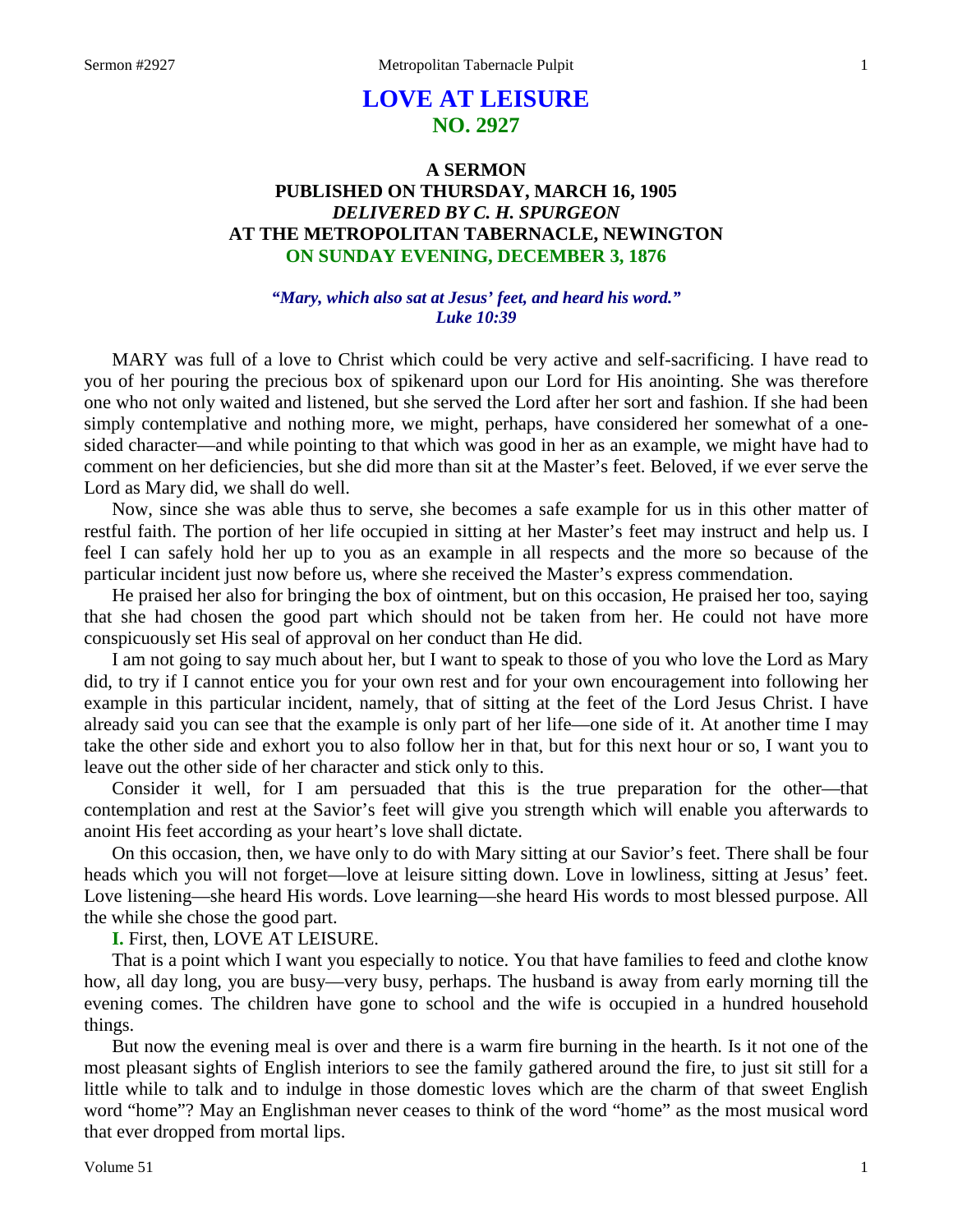Now love is quiet and still and I was about to say, careless. Outside it has to watch its words, but inside it is playful, it is at ease, it disports itself, fearless of all adversaries. It takes its rest. The armor is put off and the soldier feels the day's battle is done. He stands not on his guard any longer. He is amongst those that love him and he feels that he is free. I do not know what life would be if there were not some of those sweet leisure moments when love has nothing else to do except to love—those intervals, these oases in the desert of life wherein to love is to be happy and to be loved is to be doubly blest.

Now, Christian people ought to have such times. *Let us put aside our service for awhile.* I am afraid that even those who are busy in the Master's work and are not occupied much with lower things, yet overlook the necessity for love to be at leisure. Now tonight, at any rate, you that work longest and toil most, and have to think the hardest, can ask the Lord to make this a leisure time between you and Jesus. You are not called upon to help Martha to prepare the banquet. Just sit still now—sit still and rest at Jesus' feet and let nothing else occupy the next hour, but sitting still and loving and being loved by Him.

*Can we not get rid of worldly cares?* We have had enough of them during the six days—let us cast the whole burden of them upon our Lord. Let us roll them up and leave them all at the throne of grace. They will keep till tomorrow and there is no doubt whatever that they will plague us enough then, unless we have faith enough to master them. But now put them on the shelf. Say, "I have nothing to do with you now—any one of you. You may just be quiet. My soul has gone away from you up to the Savior's bosom, there to rest and to delight herself in Him."

And then *let us try to banish all church cares also*. Holy cares should not always trouble us. As I came here just now, I said to myself, "I will try tonight not to think about how I shall preach, or how this part of the sermon may suit one class of my hearers or that part another. I will just be like Lazarus was, of whom it is written that, 'Lazarus was one of them that sat at the table with him.'"

You know that the preacher to such a congregation as this may often find himself like Martha, combined with much serving if he forgets that he is but a servant of the Master and has only to do His bidding. You may well excuse us. But it must not be so tonight. Whether you are deacon or elder, or preacher, or hearer, you must have nothing to do tonight with anything outside of our blessed Lord and our own hearts. Our love shall claim this time for her own rest.

No, Martha, even though you are getting ready to feast Christ, we will not hear the clatter of dishes or the preparation of the festival. We must now just sit there at His feet, and look up, and have no eyes except for Him, no ears except for Him, no heart except for Him. It shall be love's leisure night tonight.

And in truth, beloved, we have plenty of reason for resting. *Let us sit at Jesus' feet because our salvation is complete.* He said, "It is finished," and He knew that He had wrought it all. The ransom price is paid for you, O my soul. Not one drop has been withheld of the blood that is your purchase. The robe of righteousness is woven from top to bottom—there is not one thread for you to add.

It is written, "Ye are complete in him" and however frail we be, yet we are "perfect in Christ Jesus," and in spite of all our sin, we are "accepted in the beloved." If it be so, O love, have you not room for leisure? Is not this thought a divan upon which you may stretch yourself and find that there is space enough for you to take your fullest ease?

Your rest is not like the peace of the ungodly of whom it is said, "The bed is shorter than that a man may stretch himself upon it." Here is perfect rest for you—a couch long enough and broad enough for all your need. And if, perchance, you should remember, O my heart, that you have sin yet to overcome and corruption within you yet to combat, bethink you this night that Christ has put away all your sin, for He is "the end of the law for righteousness to everyone that believeth" and that He has overcome the world on your behalf and said to you, "Be of good cheer."

You have to fight, but your foe is a routed foe. It is a broken-headed dragon that you have to go to battle with, and the victory is sure, for your Savior has pledged Himself to it. You may well take your leisure, for the past is blotted out and the future is secure. You are a member of Christ's body and as such you cannot die. You are a sheep of His pasture and as such He will never lose you. You are a jewel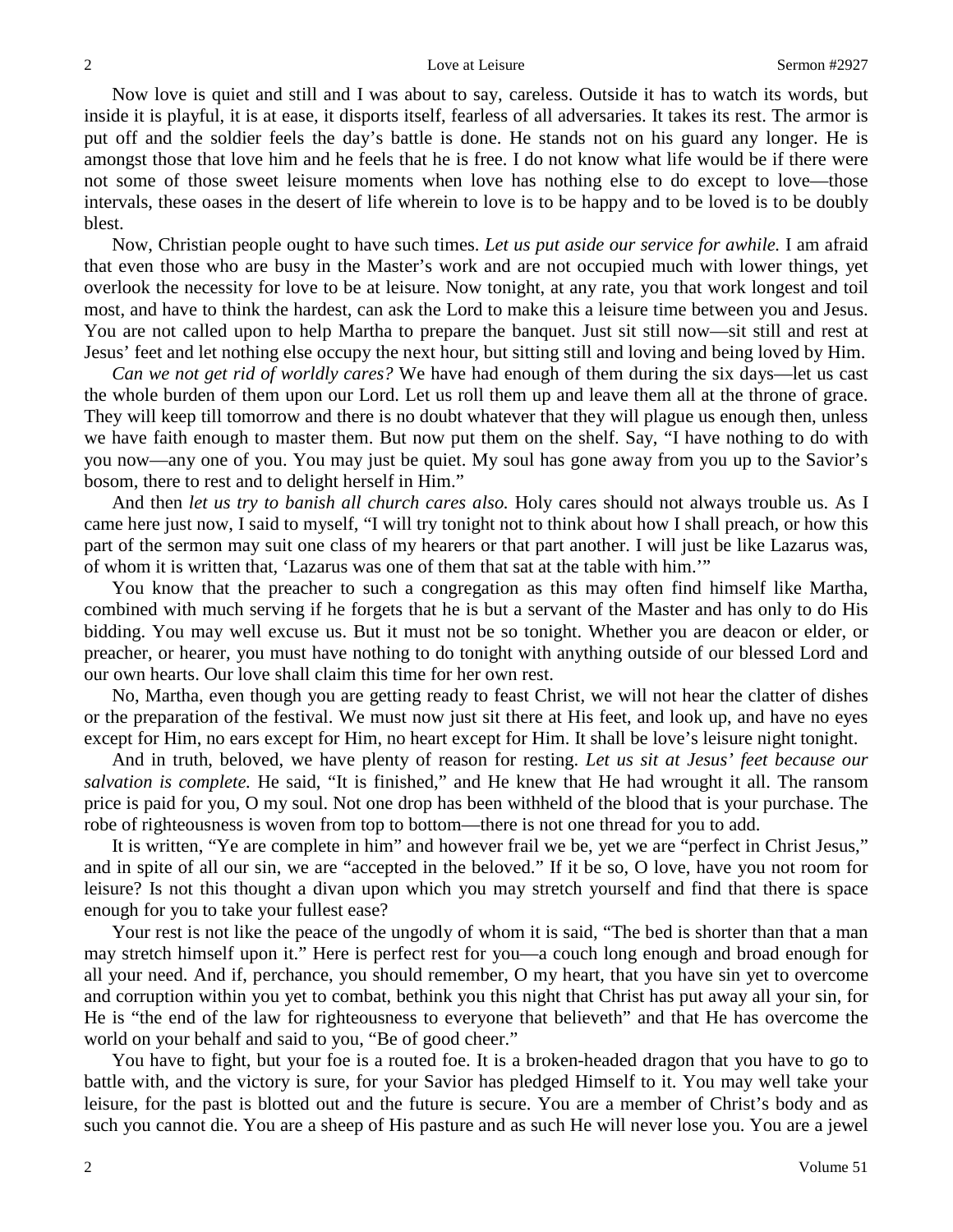of His crown and as such He will never take His eye or His heart off from you. Surely, then, you may take your leisure.

*Let us rest also because we have received so much from our Master*. Be sure to remember, O heart that would have leisure for love, that though you have many mercies to receive, there are not as many to come as you have had already. You have great things yet to learn, but not such great things as you have been taught already.

He that has found Christ Jesus to be his Savior has found more than he will ever find again, even though he find a heaven, since even heaven itself is in the loins of Christ and he that gets Jesus has got an eternity of bliss in him. If God gave you Christ, all else is small compared with the gift you already have. Take your leisure, then, and rejoice in your Lord Himself and in His infinite perfections.

As to the Lord's work, we may well take leisure for love, because it is His work. It will go on rightly enough. It is His work, the saving of those souls. It is well that we are so eager—it were better if we were more eager. But just now we may lay even our eagerness aside, for it is not ours to save—it is His—and He will do it. He will soon give you to see of the travail of His soul. Christ will not die in vain. Election's decree shall not be frustrated and redemption's purpose shall not be turned aside. Therefore rest.

Besides, my heart, *what can you do, after all*? You are so little and so altogether insignificant. If you worry yourself into your grave what can you accomplish? God did well enough before you were born and He will do well enough when you are gone home. Therefore fret not yourself. I have sometimes heard of ministers that have been quite exhausted by the preparation of a single sermon for the Sunday. I am told indeed that one sermon on a Sunday is as much as any man can possibly prepare.

It is such laborious work to elaborate a sermon. And then I say to myself, "Did my Lord and Master require His servants to preach such sermons as that?" Is it not probable that they would do a great deal more good if they never tried to do any such fine things, but just talked out of their hearts of the simplest truths of His blessed Gospel.

I turn to the Old Testament and I find that He told His priests to wear white linen, but He also told them never to wear anything that caused sweat, from which I gather that He did not want His priests in the temple to be puffing and blowing and sweating and toiling like a set of Negro slaves. He meant that His service, although they threw their strength into it, should never be wearisome to them.

He is not a taskmaster, like Pharaoh, exacting his tale of bricks, and then again a double tale, giving his servants no straw wherewith to make them. No, but He says, "Take my yoke upon you, and learn of me, for I am meek and lowly in heart and ye shall find rest unto your souls. For my yoke is easy and my burden is light."

Therefore it seems to me that with all the work His people do—and they ought to do it so as to pour their whole life on His head like a box of precious spikenard, yet He did not mean them to go up and down about His service, stewing and worrying and killing their very lives out of them about this and that and the other.

They will do His service a great deal better if they will very often come and sit down at His feet and say, "Now I have nothing to do but to love Him—nothing to do but to receive His love into my soul." Oh, if you will seek after such quiet communion you will be sure to work with a holy might that shall consume you.

First take in the strength by having these blessed times of leisure at the Savior's feet. "He that believeth shall not make haste." He shall have such peace and restfulness, such quiet and calm, that he shall be in no hurry of fear or fright, but he shall be like the great Eternal who, with all that He does and He works hitherto and guides the whole universe which is full of stupendous wonders—yet never breaks the eternal leisure in which His supreme mind forever dwells.

Well, if we cannot keep up such leisure as that, at least let us have it tonight. I invite you, persuade you, and entreat you, beloved Marys and others like you, to do nothing but just enjoy the leisure of love and sit at Jesus' feet.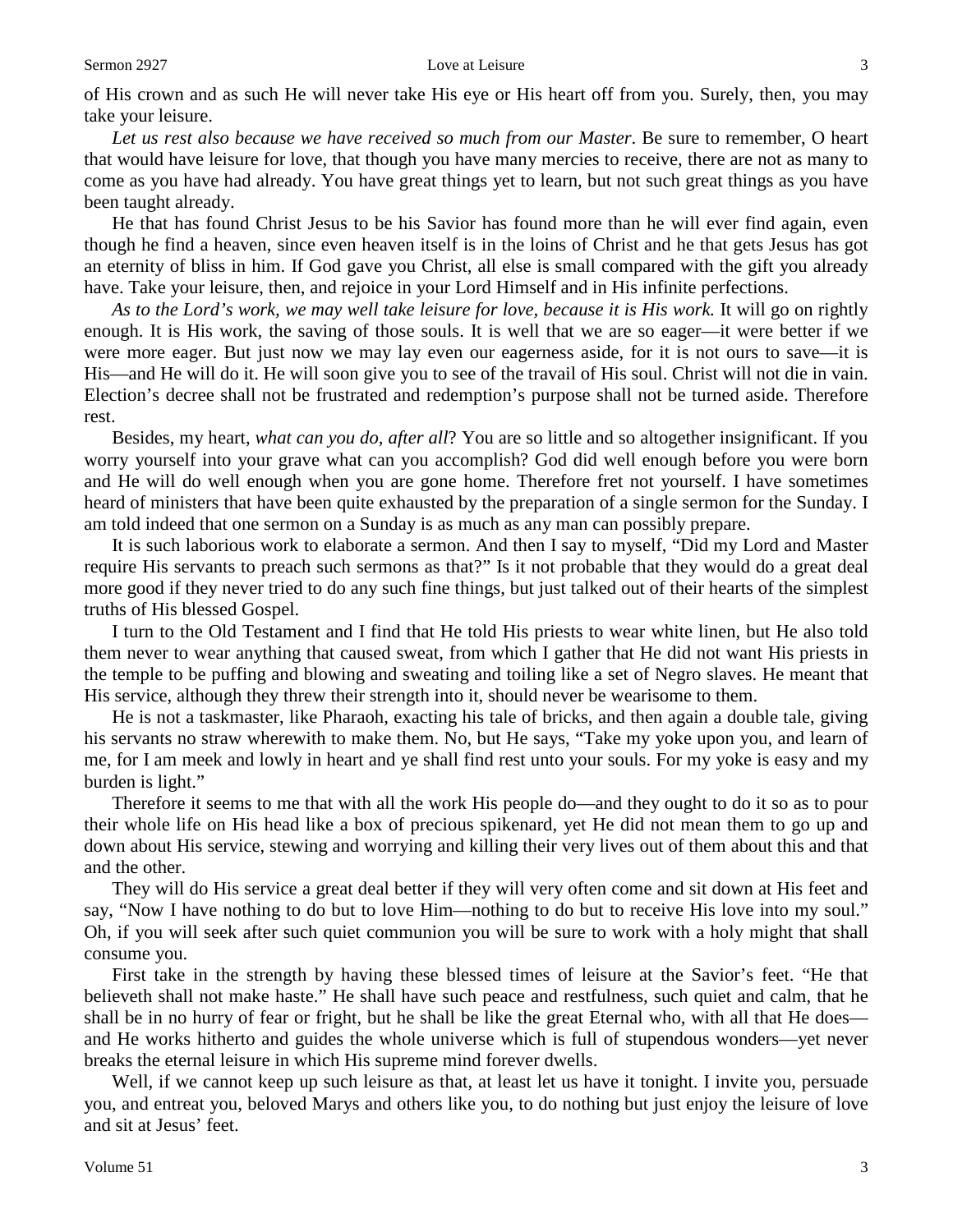**II.** The second thing is LOVE IN ITS LOWLINESS.

Love wants to spend her time with Christ. She picks her place and her place is down at His feet. She does not come to sit at the table with Him, like Lazarus, but she sits down on the ground at His feet.

Observe that *love in this case does not take the position of honor*. She is not a busy housewife, managing affairs, but a lowly worshipper who can only love. Some of us have to be managers for Christ—managing this and managing that—but perhaps love is most at home when she forgets that she has anything to manage. She leaves it to manage itself, or better still, she trusts the Lord to manage it all and just subsides from a manager into a disciple, from a worker into a penitent, from a giver into a receiver, from a somebody, which grace has made her, to a nobody, glad to be nothing, content to be at His feet, to let Him be everything, while self sinks and sinks away.

Do not let me only talk about this, beloved, but let it be done. Love your Lord now. Let your hearts remember Him. Behold His robes of love, all crimsoned with His heart's blood. You shall take your choice whether you look up to Him on the cross, or on the throne. Let it be as suits your mind best tonight, but in any case say unto Him, "Lord, what am I, and what is my father's house, that You have loved me so?"

*Sit near your Lord, but sit at His feet*. Let such words as these be upon your lips, "Lord, I am not worthy to be called by Your grace. I am not worthy to be written in Your book of life. I am not worthy that You should waste a thought on me, much less that You should shed Your blood for me. I do remember now what I was when You did first deal with me. I was cold, careless, and hard towards You, but very wanton and eager towards the world, giving my heart away to a thousand lovers and seeking comfort everywhere except in You. And when You did come to me, I did not receive You. When You did knock at my door, I did not open to You, though Your head was wet with dew and Your locks with the drops of the night. And oh! since through Your grace I have admitted You and You and I have been joined together in bonds of blessed union, yet how ill have I treated You! O my Lord! How little have I done for You! How little have I loved You! I could faint in Your presence to think that if You did examine me and cross-question me, I could not answer You one of a thousand questions You might ask me. Your book accuses me of negligence in reading it. Your throne of grace accuses me of slackness in prayer. The assemblies of Your people accuse me that I have not been hearty in worshipping. There is nothing, either in providence or in nature, or in grace, but what might bring some accusation against me. The world itself might blame me that my example so little rebukes it and my very family might charge that I do not bless my household as I should." That is right, dear brother or sister. Sink. Go on sinking. Be little. Be less. Be less still. Be still less. Be least of all. Be nothing.

*Lift up your eyes from your lowly place to Him who merits all your praise.* Say to Him, "But what are You, beloved, that You should have thought of me before the earth was, that You should take me to Yourself to be Yours, and then for me should leave the royalties of heaven for the poverties of earth, and should even go down to the grave that You might lift me up and make me to sit with You at Your right hand? Oh! what wonders You have wrought on me and I am not worthy of the least of Your mercies. And yet You have given me great and unspeakable blessings. If You had only let me be a doorkeeper in Your house, I had been happy, but You have set me among princes. If You had given me the crumbs from Your table, as dogs are fed, I had been satisfied, but You have put me among the children. If You had said that I might just stand outside the gates of heaven now and then, on gala days, to hear Your voice, it would have been bliss for me. But now You have promised me that I shall be with You where You are, to behold Your glory and to be a partake of it, world without end."

Does not such thoughts as these make you sink? I do not know how it is with you, but the more I think of the Lord's mercies, the more I grow downward. I could weep to think that He should lavish so much on one that gives Him no return at all, for so it seems to my heart that it is with me.

What do you think of yourself? What are your faith, your love, your liberality, your prayers, your works? Dare you call them anything? Do you imagine that the Lord is pleased with your past? Would He not rather say to you, "You have bought me no sweet cane with money, neither hast thou filled me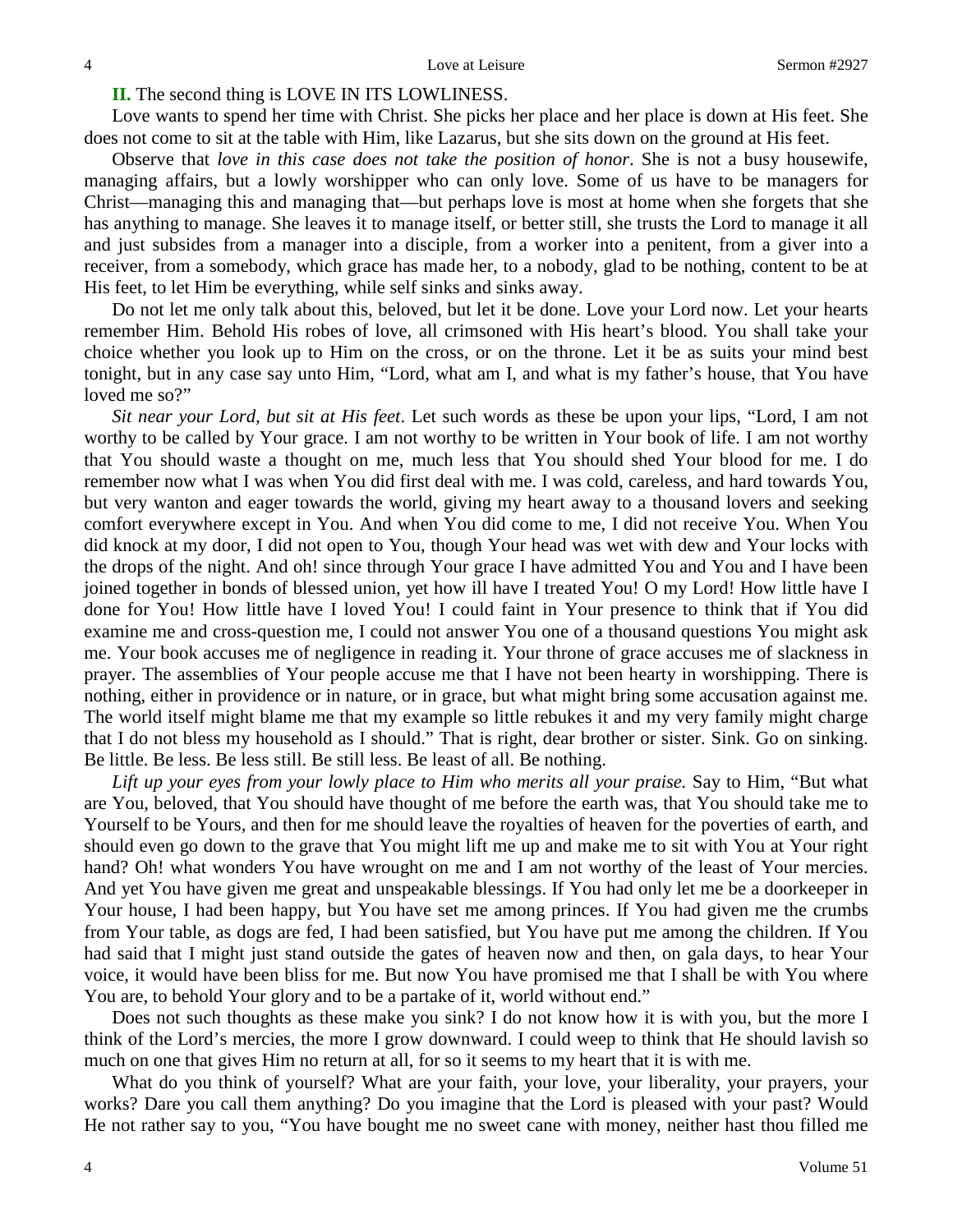with the fat of thy sacrifices; but thou hast made me to serve with thy sins and wearied me with thy iniquities."

So we sit down again at His feet and from that place we would not wish to rise. Love's leisure shall be spent in acts of humiliation. We will bow at the feet that were pierced for our redemption.

**III.** But now, in the third place, here is LOVE LISTENING.

She is down there in the place of humility, but she is where she can catch each word as it falls, and she is there with that object. She wishes to hear all that Christ has to say and she wishes to hear it close at hand. She wants to hear the very tones in which He speaks and the accents with which He delivers each precept.

She loves to look up and see that eye which has such meaning in it and that blessed countenance which speaks as much as the lips themselves. And so she sits there and she looks with her eyes toward Him as a handmaid's eyes are to her mistress. And then, with her ears and her eyes, she drinks in what He has to say.

Now, beloved, I want you just to do that. Say in prayer now, "Speak, Lord, for thy servant heareth." And then with your ear open, *hear what He says by His Word*. Perhaps there is some text that has come home to your soul today. Hear it. Hear it well. It would not be much use for anyone to try to preach a sermon in the center of the city in the middle of the day. If you stood near St. Paul's Cathedral, with all that traffic going by, and all that rumbling, roaring, and shouting, why, the big bell itself might speak and you would hardly hear it.

But when it is night and all is still, then you can hear the city clocks strike and you might hear a man's voice even though it was not a very strong one, if he went through the streets and delivered a message with which he had been entrusted. Well, our blessed Lord often takes advantage of those quiet times when the man has a broken leg and cannot get to work, but must be still in the hospital, or when the woman is unable to get about the house to attend to her ordinary duties, but is so helpless that she cannot do anything else but think.

Then comes the Lord and He begins to bring to our remembrance what we have done in days past and to talk with us as He never has the opportunity of doing at any other time. But it is far more blessed to find time ourselves, so that the Lord will not need to afflict us in order to get us quickly at His feet. Oftentimes the Good Shepherd, in caring for the sheep, "*maketh* us lie down," but He is glad when we come of our own accord that we may rest and listen to His Word.

*Listen to what He is saying to you by providence.* Perhaps a dear child is sick at home, or you have losses and crosses in business. It may not seem to you as if these things come from your loving Lord, but they are perhaps the pressure of His hand to draw you to His side that He may tell you His secret.

Perhaps it has been mercy that has come to you in another way. You have been prospered, you have been converted, you have had much joy in your family. Well, the Lord has a voice in all that He does to His people, so listen tonight. If you listen you will be obliged to say, "What shall I render to the Lord for His benefits to me?"

*Listen also to what the Spirit says in your soul*. Listen, for it is not till you get your soul quiet that you can hear what the Spirit of God is saying. I have known such a clatter of worldliness or pride, or some other noise, in the soul of man, that the still small voice of the Holy Spirit has been drowned to the serious detriment of the disciple.

Now, I hope you have really done with all your cares and left them outside the Tabernacle tonight, that even the cares about your class in the Sunday school and about your preaching engagement tomorrow, and everything else, have been put aside, and that now you are just sitting down at Jesus' feet and listening.

While you listen in that fashion, in lowly spirit at His feet, you are likely to hear Him say some words to you which, perhaps, may change the whole tenor of your life. I do not know what God the Lord will speak, but "He will speak peace to His people." Sometimes He speaks in such a way that a turbid life has become clear. A life of perplexity has become decided and distinctly happy. And a life of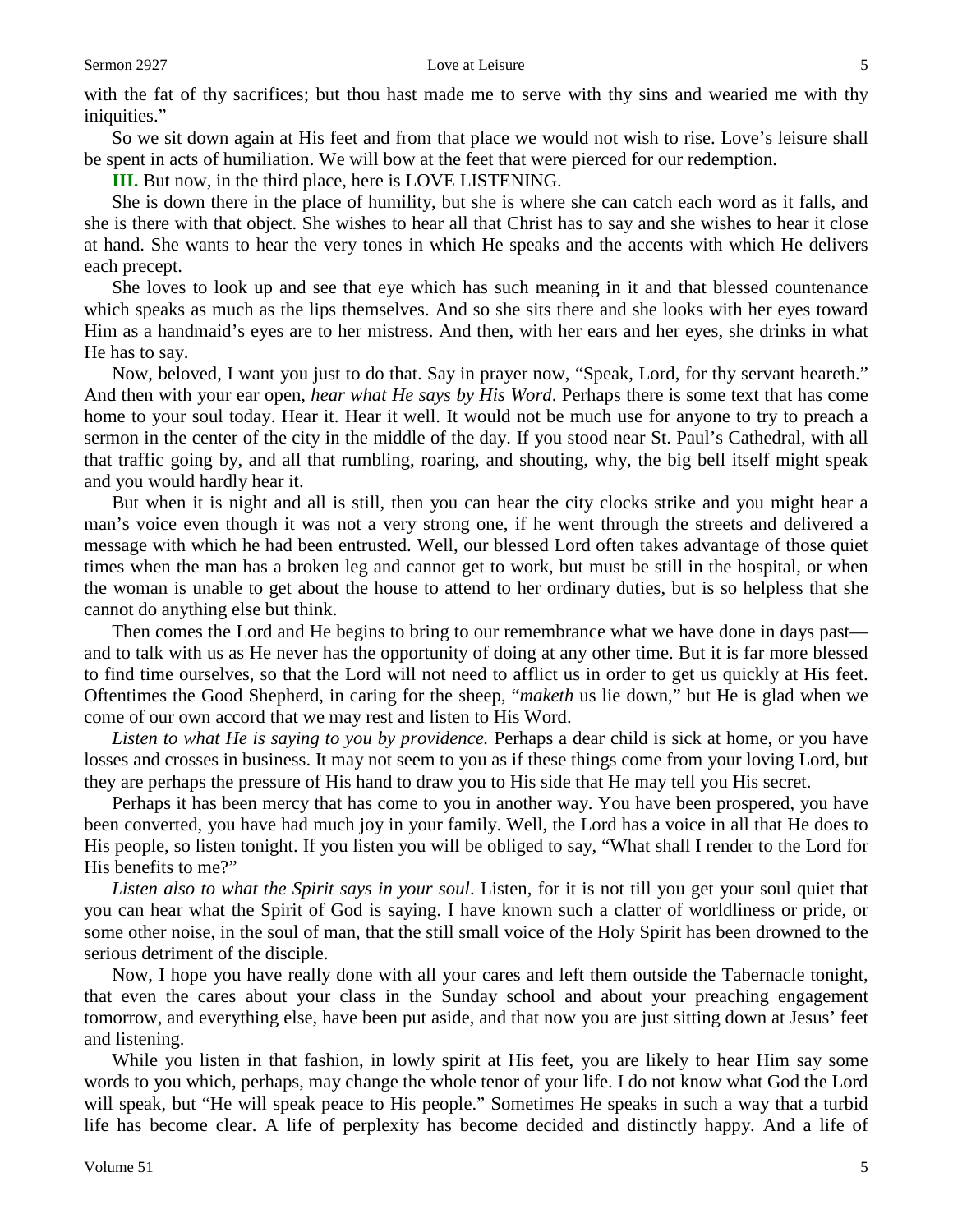weakness has become a career of strength. And a life that seemed wasted for a while has suddenly sprung up into eminent usefulness. Keep your ear open, Mary. Keep your ear open, brother, and you will hear what Jesus Christ has to say.

But now let me say, while you are sitting and listening, *you will do well to listen as much to Him as to what He has to say,* for Christ Himself is the Word and His whole life is a voice. Oh, sit down, sit down and listen. I wish I had not to talk tonight and could sit down and do it for myself, and just look up at Him, God over all, blessed forever, and yet brother to my soul, a partaker of flesh and blood!

This very fact, that He is incarnate, speaks to me, that God is in human flesh speaks comfort to my soul, such as no words could ever convey. God in my nature, God become my brother, my helper, my head, my all! Could not my soul leap out of the body for joy at the incarnation, if there were nothing else but that revealed to us?

Now let me look up again and see my Lord with His wounds, as Mary did not see Him, but as we now may—with hands and feet pierced, with scarred side and marred visage—tokens of the ransom price paid in His pangs and griefs and death. Is it not wonderful to see your sin forever blotted out, and blotted out so fully, and blotted out by such means as this! Why, if there were not an audible word, those wounds are mouths which speak His love. The most eloquent mouths that ever spoke are the wounds of Christ. Listen! Listen! Every drop of blood says, "Peace." Every wound says, "Pardon. Life. Eternal life."

And now see your Beloved once again. He is risen from the dead and His wounds bleed no more. Yea, He has gone into glory and He sits at the right hand of God, even of the Father. It is well for you, dear brother or sister, that you cannot literally sit at His feet in that guise, for if you could only see Him as He is, I know what would happen to you—even that which happened to John when he saw Him with His head and His hair white like wool, as white as snow, and His eyes as a flame of fire, and His feet as if they burned in a furnace. You would swoon away. John says, "When I saw him I fell at his feet as dead."

You cannot sit at those feet of glory till you have left this mortal clay or until it has been made like unto His glorious body. But you may in faith do so—and what will His glory say to you? It will say, "This is what you shall receive. This is what you shall share. This is what you shall see forever and ever."

He will say to you—even to you who mourn your insignificance and in lowliness sit at His feet— "Beloved, you shall partake of the glory which the Father gave Me, even that which I had with Him before the world was. Soon, when a few more moons have waxed and waned, soon you shall be with Me where I am."

Oh, what bliss is this! Never mind Martha's frowns. Forget her for the moment and keep on sitting at Jesus' feet. She may come in and grumble, and say that something is neglected—tell her she should not neglect it then, but now your business is not with plates or pots, but to do as your Master has permitted you to do, namely, to sit at His feet and listen to Him.

**IV.** So I close by saying, in the fourth place, that here is LOVE LEARNING.

While she listened she was being taught, because she sat at Jesus' feet with her heart all warm sitting in the posture of lowliness—she was, as few could hear them—*hearing words so as to spy out their secret meaning*. You know the difference between a man's voice at a distance, saying something, and his being very near you. You know how much the face can say, the eyes can say, and the lips can say—and there is many a deaf man that has heard another speak though he has never heard a sound—he has known the meaning by the very motion of the lips and the gleams of the countenance.

Ah, and if you get into such near fellowship with Christ as to sit at His feet, you will get His meaning. When the letter kills others, you will see the secret meaning that is hidden within, and you will rejoice.

She got at His meaning and then she was *hearing the words so as to drink in the meaning*. "They sit down at thy feet," says the old Scripture, "every one shall receive of thy words." Beloved, that is a great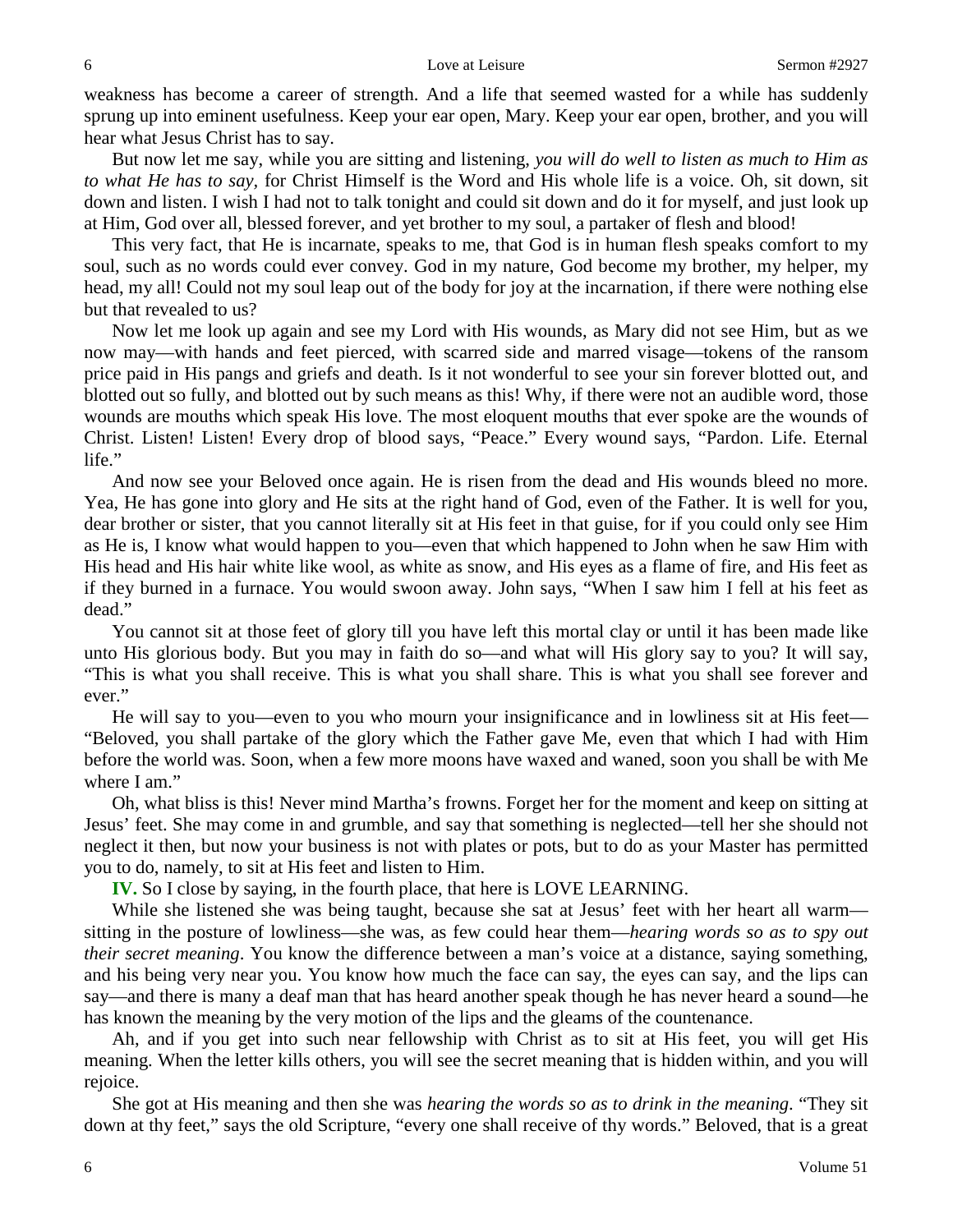#### Sermon 2927 Love at Leisure 7

promise—to receive of His words. Some people hear the words, but do not receive them—but there sat Mary where, as the words fell, they dropped upon her as snowflakes drop into the sea and are absorbed. So each word of Jesus dropped into her soul and became part and parcel of her nature—they fired and filled her very being.

What she learnt she remembered. We see *love learning what she will treasure up*. Mary never forgot what she heard that day. It remained with her forever. It seasoned her whole life. The words of her Master were with her all the days she was watching, all the days she was waiting, she was waiting after they had been spoken. They kept her watching and waiting till at last love's instinct told her that the time was come, and then she went upstairs where she had put away the choice ointment for which she spent her money. She had laid it up and kept it till the time should come—and just before the Savior's death and burial she fetched it down, the gift which she had hoarded up for Him—and she poured it out in adoration.

As she sat at His feet, she resolved to love Him more and more. *Love was learning to love better.* As she had listened and learnt, the learning had crystallized itself into resolves to be, among women, the most devoted to Him. Perhaps, little by little, she had laid by this great price which she had paid for the spikenard. Be it as it may, it was dear to her, and she brought it down when the time was come, and put it all on Him with a joyous liberality and love.

Well, now, I want you to learn of Jesus after that fashion, and by and by, when the time comes, you, too, may do some deed for Christ that shall fill the house in which you dwell with sweet perfume. Yea, shall fill the earth with it, so that if man scents it not, yet God Himself shall be delighted with the fragrance you pour, out of love, upon His Son.

We are going to have communion, here are the emblems of His blessed body and blood. And I hope they will help us to have nothing to do but to think of Him—nothing to do but to be lowly in His presence—nothing to do but to listen to His words and to drink in His teaching.

But there are some here that do not love Him. It may be that God will lay you low by affliction in order to bring you to the feet of Jesus. Perhaps He will allow disaster and disappointment to overtake you in the world, to win you to Himself. If any of you have had this experience, or are passing through it just now, do not trifle with it, I pray you, for, while we are in this life, if the Lord comes to us to remind us of our sin, He does it in the greatness of His mercy, and in order that He may bring salvation to us.

It will be quite another thing, in the next life, if you die unrepentant and unforgiven. Then you may indeed dread the coming of God to bring your sin to remembrance. But while you are here, if the Lord is so speaking to you, incline your ear, and hearken to His voice, however harshly it may seem to sound in your ears.

Even if He should strip you, be glad to be stripped by Him. If He should wound you, and bruise you, willingly give yourself up to be wounded and bruised by Him. Yea, even if He should slay you, rejoice to be slain by Him, for remember that He clothes those whom He strips, He heals those whom He wounds, and He makes alive those whom He kills. So it is a blessed thing to undergo all those terrible operations of law-work at the hands of the Most High, for it is in that way that He comes to those whom He means to bless.

I cannot preach to you, for the time has gone, but do you know, I think one of the most dreadful things that can ever be said of man is that he does not love Christ. I should be sorry to enter on my list of friends the man that did not love his mother—yea, I would not call him a man. Dead is that heart to every noble sentiment that loves not her that bore him. And yet there might be some justifiable cause to excuse even that.

But not to love the Christ, the God that stooped to bleed for man—this is inexcusable. I dare not tonight utter, as my own, what Paul said, but very pointedly and solemnly, I would remind you who love not Christ of it. Paul says, "If any man love not the Lord Jesus Christ, let him be anathema Maranatha"—cursed at the coming.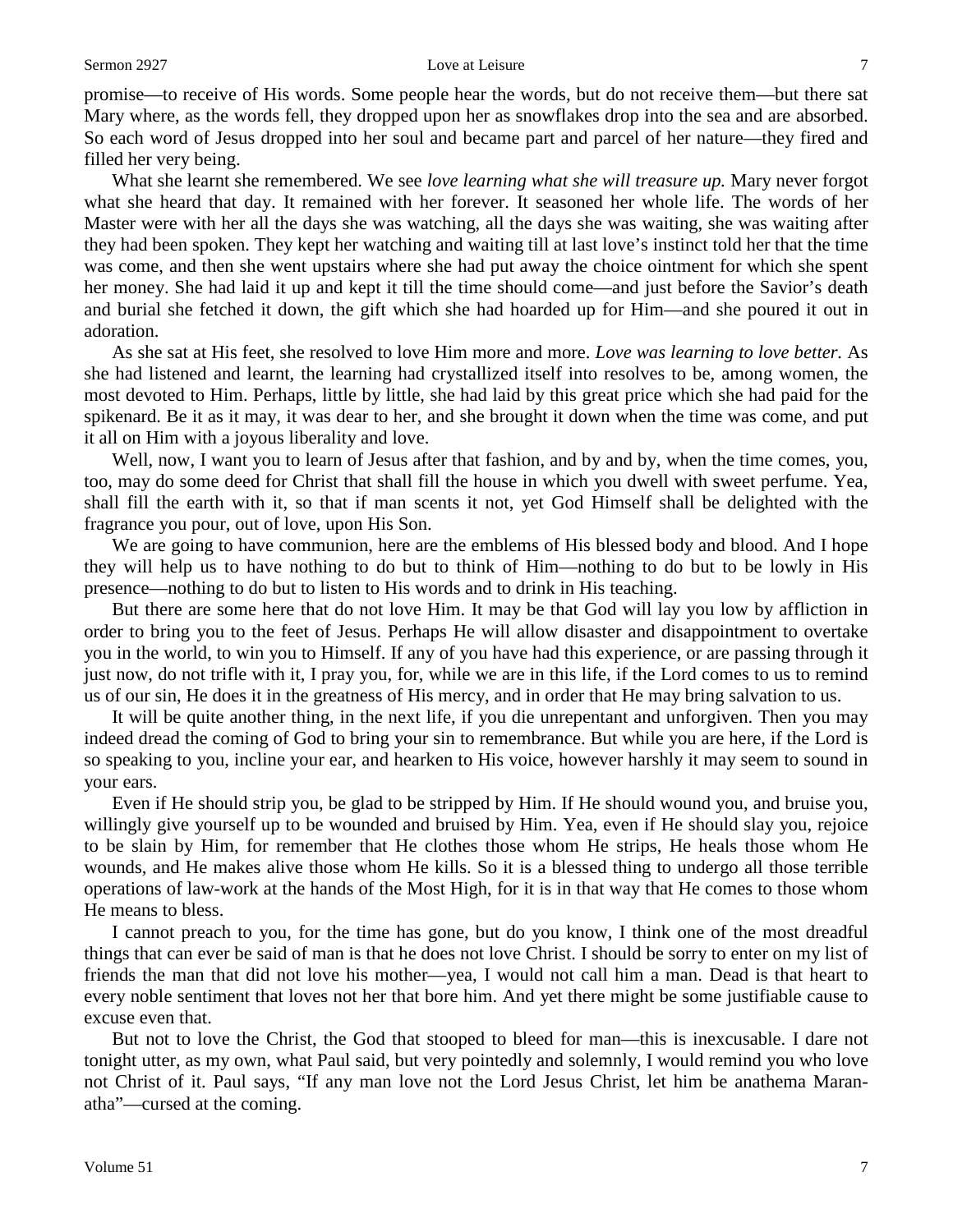Sometimes when I think of my Lord and my heart grows hot with admiration of His self-denying love, I think I could almost invoke the imprecation on the head of him that does not, would not, could not love the Christ of God. But better than that I will ask His blessing for you and I say, "Father, forgive them, for they know not what they do!"

Here our sermon closes and may God's blessing rest on it.

#### **EXPOSITION BY C. H. SPURGEON**

#### *PSALM 63; LUKE 10:38-42; JOHN 12:1-8*

I will read the  $63<sup>rd</sup>$  Psalm first, as somewhat representing the state of heart into which I would we could all come tonight.

#### **Psalm 63:1.** *O God, thou art my God;*

Read that sentence how you will, it is unspeakably precious. If we say, "O God, thou art my *God*," it brings out the possession which the believer has in God. If we say, "O God, thou art *my* God," it shows the greatness of the possession which we thus have in having this God to be our God forever and ever. And if we say "O God, *thou* art my God," it leads us to think of God and not of His gifts as our chief good.

**1-2.** *Early will I seek thee: my soul thirsteth for thee, my flesh longeth for thee in a dry and thirsty land, where no water is; to see thy power and thy glory, so as I have seen thee in the sanctuary.*

Long after the old times over again—for those times of heaven upon earth—those special seasons when the Lord made the veil between us and heaven to be very thin indeed and allowed us almost to see His face. "To see thy power and thy glory, so as I have seen thee in the sanctuary." Well, then, let us go to the sanctuary again, or make the place where we are a sanctuary. Even the stony pillar may mark the site of Bethel and every spot may be hallowed ground.

**3-5.** *Because thy lovingkindness is better than life, my lips shall praise thee. Thus will I bless thee while I live: I will lift up my hands in thy name. My soul shall be satisfied as with marrow and fatness; and my mouth shall praise thee with joyful lips:*

Satisfaction, absolute satisfaction. Satiety of every desire, full to the brim to the running over only because God is our God. We want nothing beyond that to make our mouth praise with joyful lips.

**6-7.** *When I remember thee upon my bed, and meditate on thee in the night watches. Because thou hast been my help, therefore in the shadow of thy wings will I rejoice.*

If I cannot see Your face, the shadow of Your wing shall be enough for me, for they shall shelter me from all harm and I will, yea, I will rejoice. Under the wings we are near the heart of God and he who know God's heart of love must needs be glad.

**8-10.** *My soul followeth hard after thee: thy right hand upholdeth me. But those that seek my soul, to destroy it, shall go into the lower parts of the earth. They shall fall by the sword : they shall be a portion for foxes.*

All our sins and all other things or beings that are the enemies of our soul, Christ has overcome and He will leave them upon the field.

**11.** *But the king shall rejoice in God; every one that swears by him shall glory: but the mouth of them that speak lies shall be stopped.* 

Now a short passage in the New Testament about Mary, the sister of Martha.

**Luke 10:38-40.** *Now it came to pass, as they went, that he entered into a certain village: and a certain woman named Martha received him into her house. And she had a sister called Mary, which also sat at Jesus' feet, and heard his word. But Martha was cumbered about much serving, and came to*